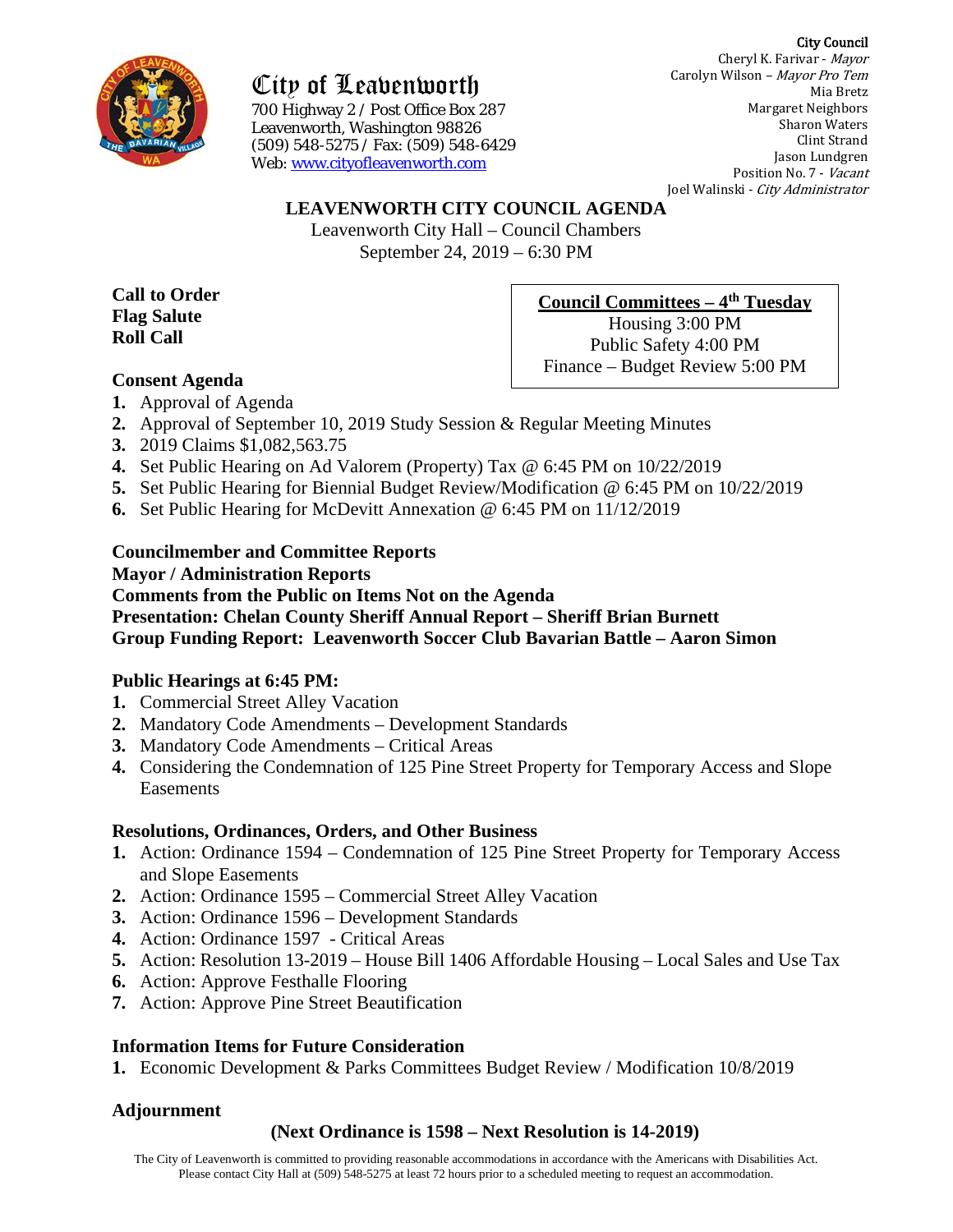# **SUPPLEMENTAL COUNCIL AGENDA**

## **1. Ordinance 1594 – Condemnation of 125 Pine Street Property for Temporary Access and Slope Easements**

The City Council will be holding a Public Hearing regarding the consideration of Ordinance 1594, which authorizes the condemnation of a specific property, stipulates the method of payment for the acquisition of property, and provides the authority to the City Attorney to initiate legal proceedings for acquiring a permanent slope easement and temporary construction easement on the property located at 125 Pine Street. The Public Hearing is the opportunity for all interested parties of the affected property and/or their representatives to appear and be heard on the issues relevant to the Ordinance.

Following the Public Hearing the City Council will be asked to make the following findings:

**1.** It is in the public interest and necessity to require the completion of the project – The Reconstruction of Pine Street: Phase I.

**2.** The project is planned or located in the manner that will be most compatible with the greatest public good and the least private injury.

**3.** The property sought to be acquired is necessary to complete the project.

**4.** An offer for the purchase of a slope easement and temporary construction easement has been made to the owner of record and rejected.

**5.** The notice of condemnation required by RCW Chapter 8.12 has been completed.

The final consideration will be the adoption of Ordinance 1594, determining that the public interest and necessity require the acquisition of the slope easement and temporary construction easement of Assessor Parcel No. 241701680167 (125 Pine Street , Leavenworth, WA) for providing a driveway access and reconstructed driveway, to the newly constructed Pine Street for the property owner, and finishing the grading and seeding of the property.

Fiscal Impact: None, for adopting Ordinance. Right-of-way acquisition was budgeted as part of the Pine Street Reconstruction Project. Additional funding for the condemnation proceedings will be provided out of the City's General Fund.

## **Purpose:**

The purpose of the Public Hearing and consideration of Ordinance No. 1594 is to advance the process of acquiring the slope easement and temporary construction easement on a portion of property owned by Mr. Craig Hess for the completion of his driveway access in association with the Pine Street Reconstruction Project: Phase I.

## **Background:**

The reconstruction of Pine Street has been identified in the City Transportation Improvement Plan since at least 2008. The City Council authorized the bid, final project design, and financial funding of the Pine Street Project at the City Council Meeting on March 26, 2019. Prior to the City Council approval, the City, via a right of way consultant had opened negotiations with Mr. Hess for the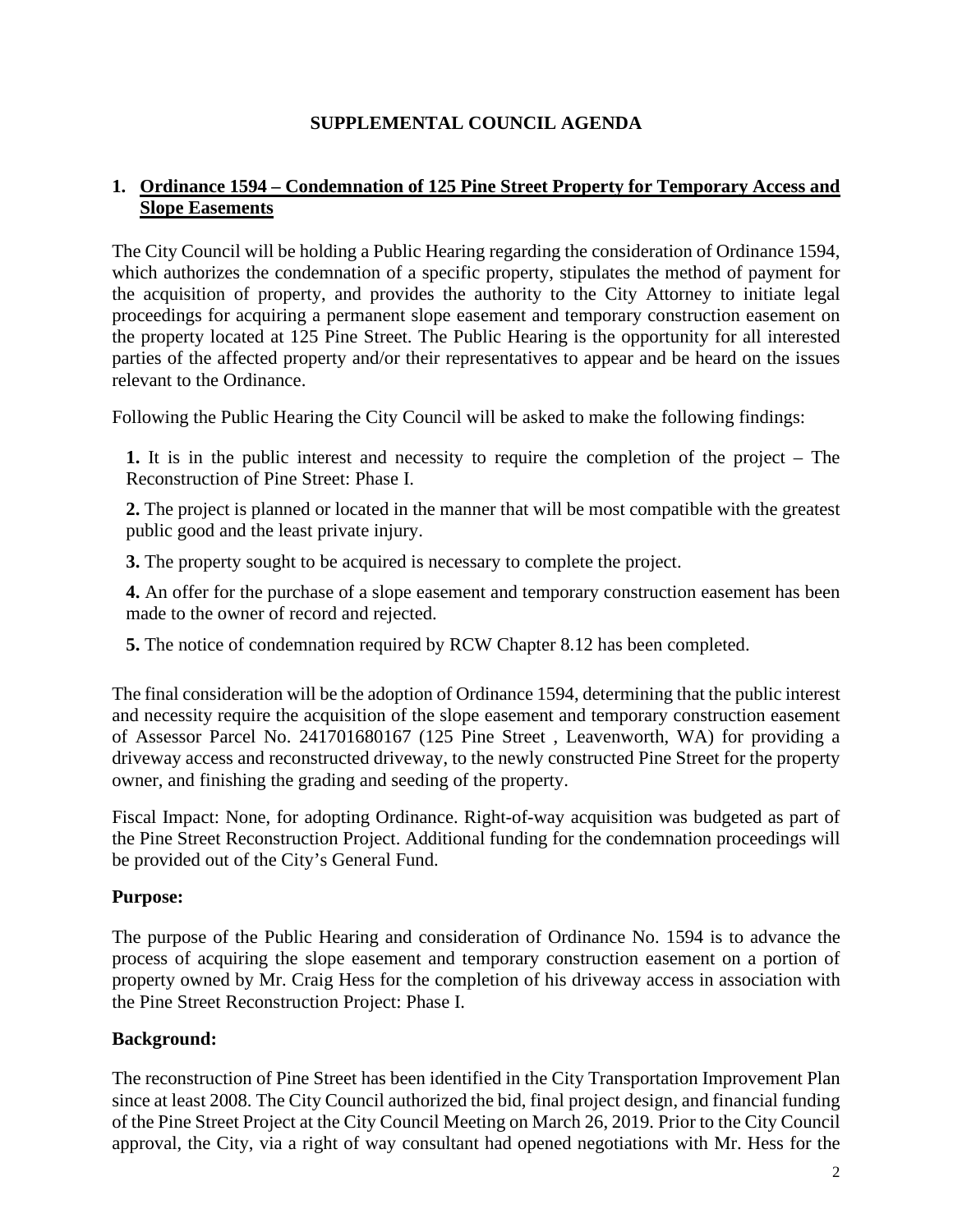acquisition of the slope easement and temporary construction easement. An appraisal of the property was prepared in accordance with all federal, state, and local requirements. The completion of the Project required only a slope easement and temporary construction easement on a portion of the property to complete the project and provide access to the property at 125 Pine Street. The slope easement is 196.7 square feet (s.f.) and the temporary construction easement is 408.0 s.f. The appraisal determined that the value for the slope easement was \$1,553 for flattening of the slope behind the sidewalk improvement and the value of the temporary construction easement was \$581, to allow for the partial removal and construction of a new driveway access. At that time, Mr. Hess requested that the City compensate him for the dedication of property as a result of his Short Plat Subdivision in 2012. The negotiations were at an impasse with this request and minor modifications were made to the plan set so the improvements for the driveway and slope at 125 Pine Street could be excluded from the project. Mr. Hess was notified that the project would proceed without the acquisition of his property and that he would be responsible for any necessary access improvements.

After construction began on the project, Mr. Hess contacted the City on June 30, 2019 about his concerns for his driveway access and stormwater issues regarding the Pine Street Reconstruction. At that time, the Washington State Department of Transportation (WSDOT) advised the City that the City would need to purchase the necessary Slope Easement and Temporary Construction Easement from Mr. Hess or the City would need to move forward with the condemnation of the property to acquire the necessary slope and temporary construction easement to complete the access to the property at 125 Pine Street.

After multiple email conversations, Mr. Hess, Paul Mahre, P.E. Local Programs Engineer WSDOT, Dan Wolf, P.E. TD&H Project Engineer, Mayor Farivar, City Administrator Joel Walinski, and ROW Acquisition Specialist Maureen Walsh, Skillings Connolly, Inc (by phone) held a meeting on July 18, 2019 regarding the design and purchase of the easement. A mutual agreement was reached at the end of the discussions and documents were ordered to be drafted. The following day, Mr. Hess informed the group that he was not in agreement and he would not be granting the easements.

The City proceeded with filing the necessary documentation with WSDOT to acquire a Certificate 3 – Excepted Parcel on the 125 Pine Street parcel so the project could continue. The Certification 3, which is granted by the Federal Highway Administration, was approved and allowed the project to proceed while the City continued the negotiations to acquire the necessary slope and temporary construction easements. At the direction of the WSDOT Right of Way Office, the City sent several offer letters to Mr. Hess via certified mail, email, and hand delivery. On August 14, 2019 Maureen Walsh spoke with Mr. Hess and he verbally rejected the City's offer. The City then proceeded with the notification and steps required under RCW 8.25.290 Condemnation final actions – Notice require – "Final action" defined.

Mr. Hess at this time is not in agreement with the final slope of the new driveway to be constructed. His existing driveway grade had a slope range of 6% - 12%. The proposed new driveway access will have a slope of 10%. Mr. Hess has continually requested that the newly constructed sidewalk and street access be lowered to reduce the final grade of his driveway. Given the current design standards for stormwater, ADA, and engineering guidelines, the DOT Local Office has indicated that they will not approve any changes regarding lowering the constructed sidewalk (ATT: Project Authority Letter). In addition, these changes could possibly open the City and Design Engineer to future stormwater liability. The City has on multiple occasions, stated that staff is willing to review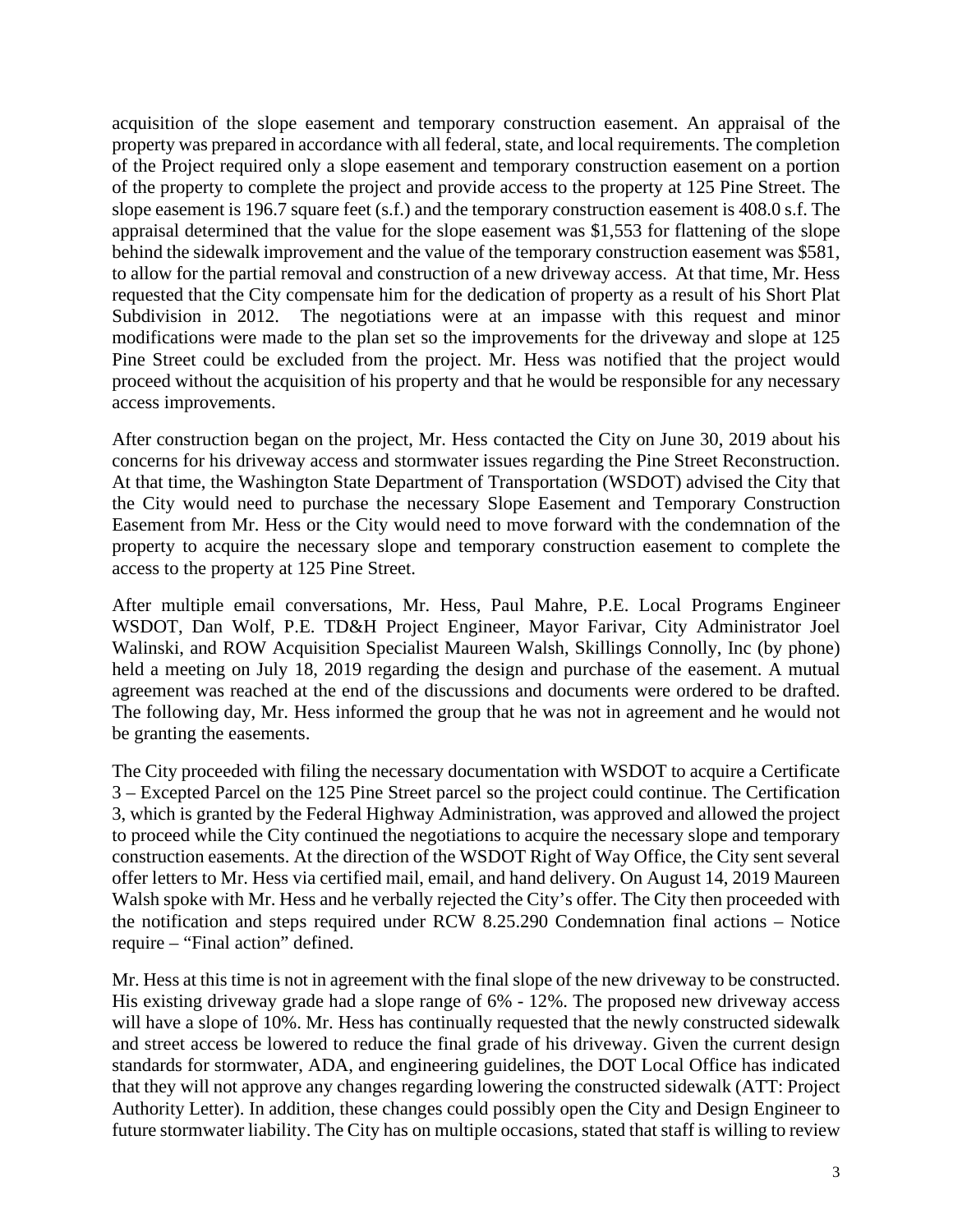and consider on-site design and improvements for 125 Pine Street: however, changes to the Pine Street design will not be approved.

Therefore, staff recommends adopting Ordinance 1594 to ensure that the necessary legal steps can proceed to fully complete the Pine Street Reconstruction Project.

## **Analysis:**

The law provides procedures for public agencies to acquire private property for public use. Under RCW 8.12.030 "Condemnation authorized" cities within the State of Washington are authorized and empowered to condemn land and property for public improvements. Under RCW 8.25.290: Condemnation final actions, the State provides the necessary steps of notification for holding the meeting to take final action and under RCW 8.12.040, for the condemnation process to move forward, the City must adopt an ordinance specifying the method of payment (Ord. No. 1594) and authorizing the City Attorney to proceed.

Generally, the power of eminent domain may be exercised by cities to acquire property for a proposed project if the following conditions are established:

**A.** The public interest and necessity require the project.

**B.** The project is planned or located in the manner that will be most compatible with the greatest public good and the least private injury.

**C.** The property sought to be acquired is necessary for the project.

**D.** An offer has been made to the owner of record.

These four required findings are addressed as follows:

**A.** Public interest and necessity require that Pine Street be reconstructed. Pine Street, from Ski Hill to Titus Road, serves as a vital link in the City's overall transportation system. It is a key link in the circulation around the City, emergency services access route, a key passage way for deliveries, bus transportation to Cascade School District Facilities, and is a key pedestrian way for adults and children who live within the City and walk/bike to school. The reconstruction project is designed to address right of way offsets, stormwater drainage, pedestrian and bicycle access, and a necessary realignment. The City Council has identified this project as priority and is in the public interest.

**B.** The project is located in a manner most compatible with the greatest public good and least private injury, in that it will provide better circulation for vehicles, pedestrians, and bicycles and improve capacity on the roadways while taking the least amount of property necessary to complete the improvements. The acquisition of the property identified is for a slope easement and a temporary construction easement.

**C.** The property sought to be acquired for the project is necessary for the proposed project because without providing for the improved access to the property on 125 Pine Street, the project cannot be completed. Failure to complete the project may result in the partial or full refunding of the \$705,000 Federal Funding for this project.

**D.** Appraisals of the property have been prepared in accordance with federal, state, and local requirements to establish the fair market value of the property and proposed acquisition. An offer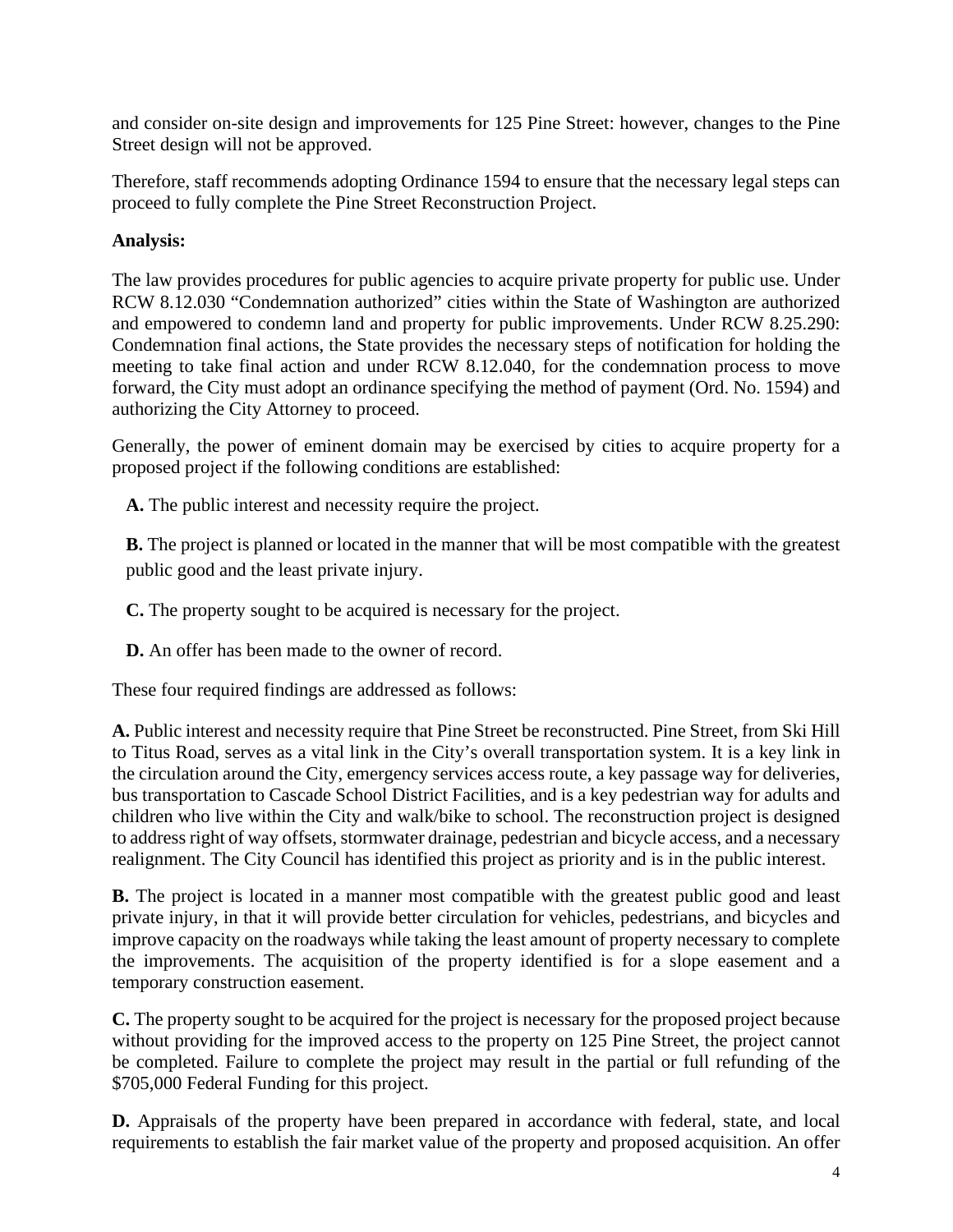of just compensation was then made on January 15, 2019. Negotiations with Mr. Hess resulted in Mr. Hess requiring compensation for the property he dedicated as a condition of his Short Plat Subdivision in 2012. He was informed that the City cannot provide compensation for that dedicated property and the City withdrew the offer after Mr. Hess refused the agreement. A negotiated settlement was reached on July 18, 2019 and Mr. Hess withdrew his approval on July 19, 2019. Certified offer letters were again sent on July 26, 2019 and returned with a notification that it had been "refused." A new certified offer letter that included a request for a meeting was sent on August 13, 2019. Ms. Maureen Walsh notified the City on August 14, 2019 that Mr. Hess refused the offer being made by the City.

It should also be pointed out that, included in the Notice of Final Decision for the Preliminary Short Plat August 21, 2012, as condition of approval # 18, rather than the City requiring infrastructure improvements to Pine Street at the time of the subdivision, Mr. Hess did agree to a no protest agreement to participate in a future Local Improvement District or similar financing mechanism for the redevelopment of Pine street. Also of note, on the Short Plat itself, Mr. Hess signed a Consent and Waiver of Claims, which included the public's "right to make and maintain all necessary cut and fill slopes created in the original reasonable grading of said streets."

The amount of compensation due is not a subject of Ordinance No. 1594, and therefore not to be considered as part of the consideration on the adoption of the Ordinance. All issues related to the compensation to be awarded for the acquisition would be resolved in a future negotiation or court proceeding.

A Certified Notice of Final Action was sent by certified mail on August 30, 2019 and September 13, 2019 and the notice was published twice in two different newspapers as required by RCW 8.25.290. The Notice stated the City's intent to consider the adoption of the ordinance and the right of each person to appear and be heard on these issues.

Although a negotiated settlement may still be possible, it seems unlikely at this point, and it would be appropriate to commence the procedures to acquire the property through condemnation to assure the full completion of the project. Adoption of the ordinance will authorize the City to acquire the necessary property by condemnation.

If the City Council adopts the ordinance, the City would be allowed to prepare and file a complaint in Chelan County Superior Court to commence the condemnation proceeding.

## **Fiscal Impact:**

There is no fiscal impact associated with adopting an ordinance. Acquiring the property through eminent domain/condemnation proceedings will result in additional legal expenses. Sufficient funds will be budgeted for condemnation proceedings through the City's General Fund reserves.

## **Alternatives:**

- A. Do not adopt the ordinance at this time and do nothing, which will result in a delay to the construction completion and possible loss of Federal funding.
- B. Do not adopt the ordinance at this time and request additional negotiations, which will result in a delay to the completion of construction and possible loss of Federal funding.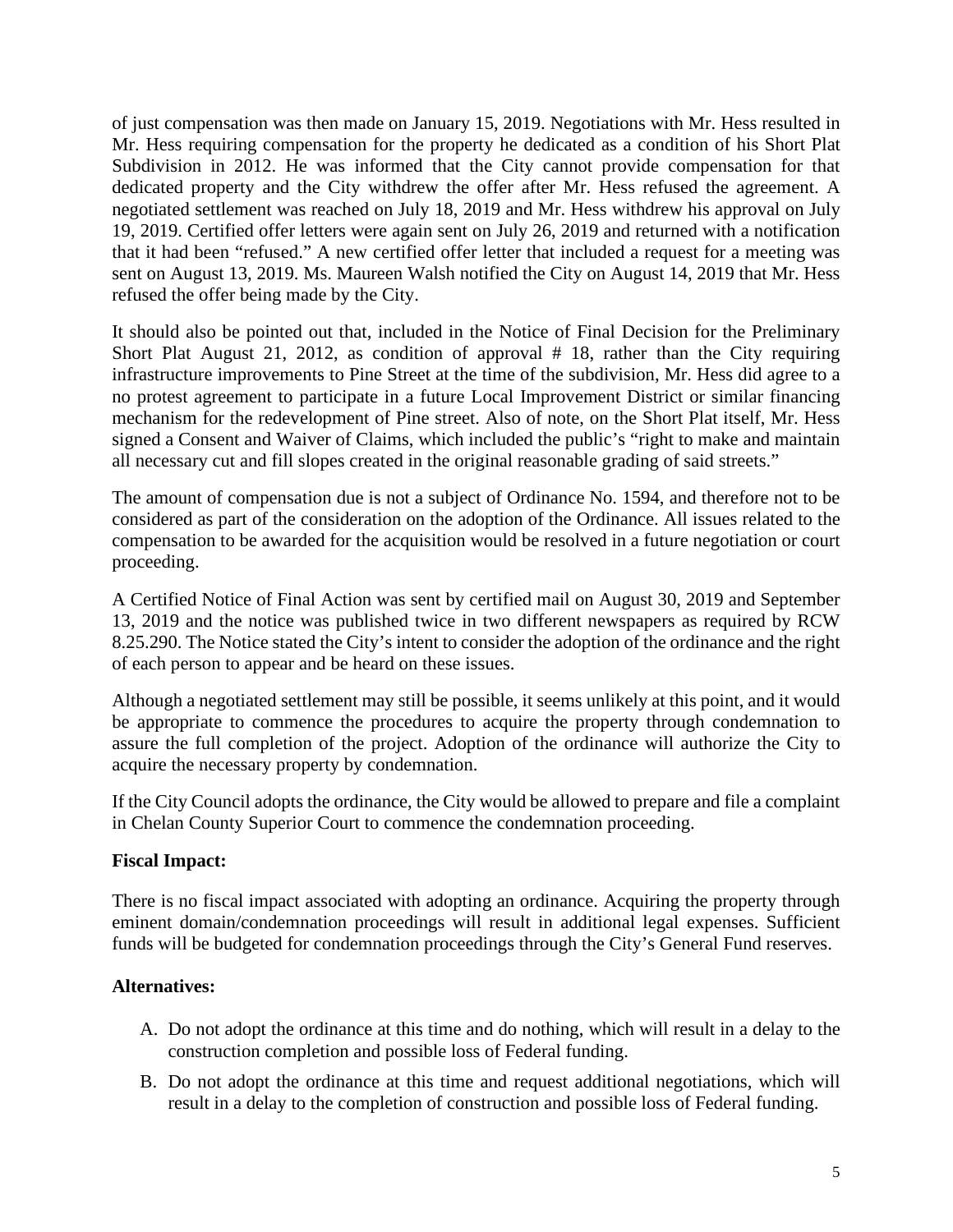### **Recommendation:**

- A. Conduct a Public Hearing to consider the adoption of Ordinance 1594, including providing all interested parties of the affected property and their attorney or representative an opportunity to appear and be heard on the issues relevant to the Resolution.
- B. Make the following findings:
	- **1.** The public interest and necessity require the project.
	- **2.** The project is planned or located in the manner that will be most compatible with the greatest public good and the least private injury
	- **3.** The property sought to be acquired is necessary for the project
	- **4.** The offer and procedures required by Federal ROW Acquisition Regulations to the owner of record and Notice Required under RCW 8.25.290 to the owner of record have been made.
- C. Adopt Ordinance 1594

### *COUNCIL GOALS*

| Revenue & Fiscal Health                     | Is the request/action (Ordinance/Resolution) consistent with the Financial<br>Policy?                                        |  |
|---------------------------------------------|------------------------------------------------------------------------------------------------------------------------------|--|
| <i>Infrastructure</i>                       | Does the request/action support a safe and efficient infrastructure?                                                         |  |
| Economic Development<br>Growth and Vitality | Is the request/action supportive of the Old-World Bavarian Theme or<br>promote the diversification of the economic base?     |  |
| Transparency and<br>Accountability          | Does the request/action further public understanding and engagement?                                                         |  |
| Community Building                          | Is the request/action supporting residential needs for housing, safety,<br>transportation, affordable governmental services? |  |

The following items are included under **TAB 1:**

- Ordinance No. 1594 Exh. 1A, Exh. B & Exh. C
- RCW 8.12.030 Condemnation authorized
- RCW 8.12.040 Ordinance Method of Payment
- RCW 8.25.290 Condemnation final action
- Notice of Final Decision for Preliminary Short Plat Approval, August 21, 2012
- Short Plat No. SS LE-2012-01
- Memo on Project Authority, WSDOT
- Letter of Understanding for Project Administration, WSDOT (LOUPA)
- Email Michelle Newlean September 12, 2019 Right of Way Manager, WSDOT
- Diary of ROW Acquisition M Walsh, Skillings Connolly, Inc.
- Diary of ROW Acquisition J. Walinski, City of Leavenworth
- Transportation Property Needs and You Document
- Notice of Planned Final Action on Condemnation
- 125 Pine Street Driveway Section 08272019 Dan Wolf, P.E. TD&H
- August 13, 2019 Offer Letter
- August 30, 2019 Notice Letter to Craig Hess
- Affidavits of Publications Leavenworth Echo & Wenatchee World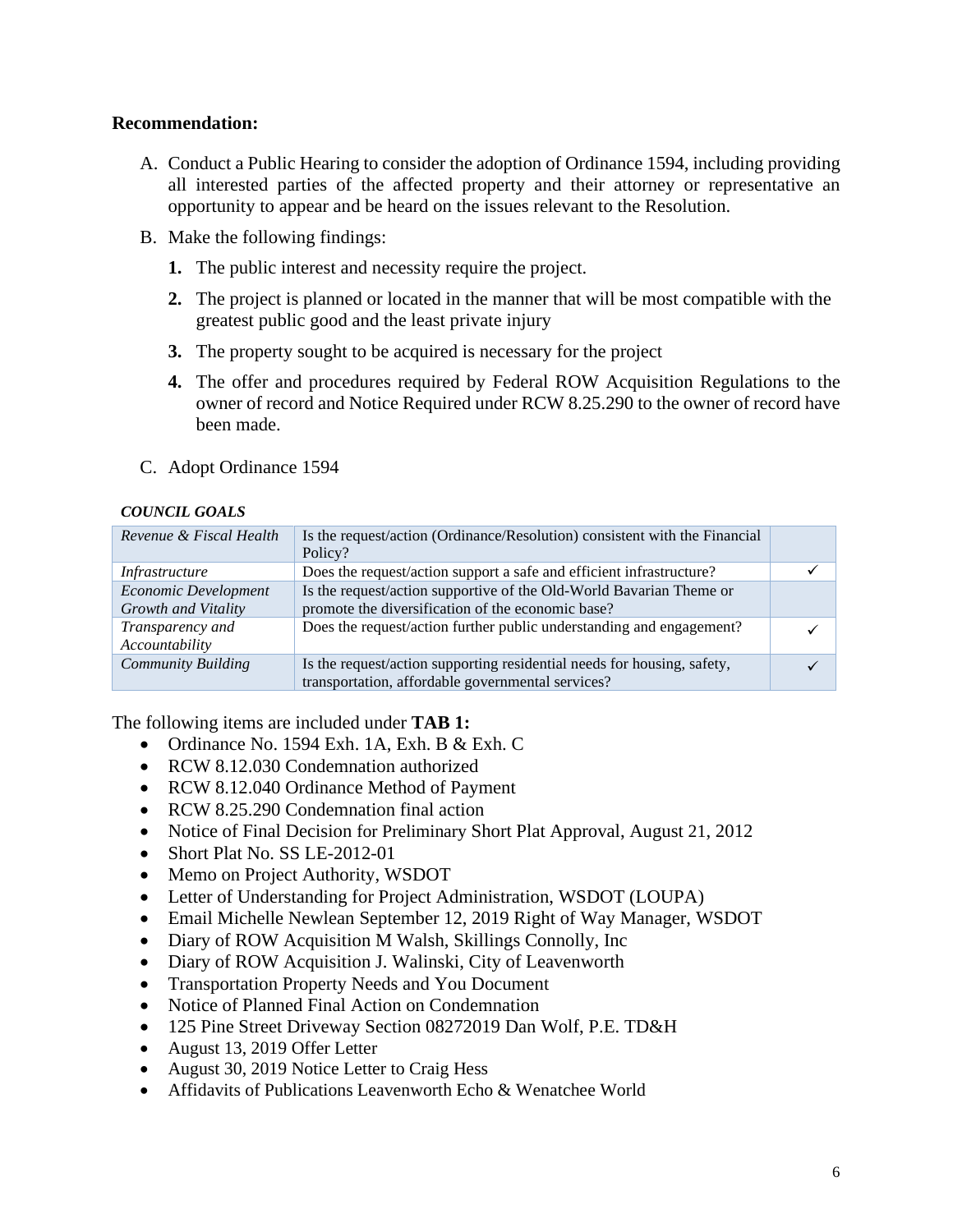• **Motion:** *The Leavenworth City Council adopts Ordinance No. 1594 Authorizing the Condemnation of a portion of the property located at 125 Pine Street, Parcel Number 241701680167 for a Slope Easement and Temporary Construction Easement.*

## **2. Ordinance 1595 – Commercial Street Alley Vacation**

The City and adjoining property owner, Mr. Thomas Lin, are requesting that the City Council vacate a portion of Commercial Street, west of 14<sup>th</sup> Street, and the alley of Block 7 of the Second Addition to Leavenworth Plat. This portion of Commercial Street is currently used for access to the Public Works yard and shop buildings, it does not connect to the State Highway, and the alley is unused by vehicles and is partially fenced. The vacation process will remove the unused road and alley from the City right-of-way and return the land to the adjoining properties. It is City staff's recommendation that these areas have no current or future City right-of-way need. Additionally, if these areas are vacated, they may be put to a higher and better use for the community at large.

#### *COUNCIL GOALS*

| Revenue & Fiscal Health                     | Is the request/action (Ordinance/Resolution) consistent with the Financial<br>Policy?                                        |  |
|---------------------------------------------|------------------------------------------------------------------------------------------------------------------------------|--|
| Infrastructure                              | Does the request/action support a safe and efficient infrastructure?                                                         |  |
| Economic Development<br>Growth and Vitality | Is the request/action supportive of the Old-World Bavarian Theme or<br>promote the diversification of the economic base?     |  |
| Transparency and<br>Accountability          | Does the request/action further public understanding and engagement?                                                         |  |
| <b>Community Building</b>                   | Is the request/action supporting residential needs for housing, safety,<br>transportation, affordable governmental services? |  |

The following items are included under **TAB 2:**

- Ordinance 1595
- File of Record for Commercial Street/Alley Vacation
	- **MOTION:** *The Leavenworth City Council moves to adopt Ordinance 1595 Commercial Street and Alley Vacation.*

## **3. Ordinance 1596 – Development Regulations Mandatory Update**

As part of the 2017 Comprehensive Plan periodic update, the City was required to review and update Development Regulations to match changes in State law, RCW 36.70A.106. Ideally, this work is completed with the Comprehensive Plan; however, the State recognizes the burden this can place on smaller communities and extended the timeline two years. The City of Leavenworth updates were due June 30, 2019. The Planning Commission held the Hearing on the Development Regulation update on July 10, 2019. There were public comments from Mr. Duane Goehner and an unidentified visitor asking for clarification but no recommendations for changing the draft amendments. Commissioner Booher noted an extra "of" in LMC 21.31.030.E. which he recommended be removed.

Motion: Commissioner Andy Lane motioned to recommend approval of the proposed amendments as revised by Commissioner Booher, based on the findings and conclusions within the staff report. The motion was seconded by Commissioner Anne Hessburg and passed unanimously.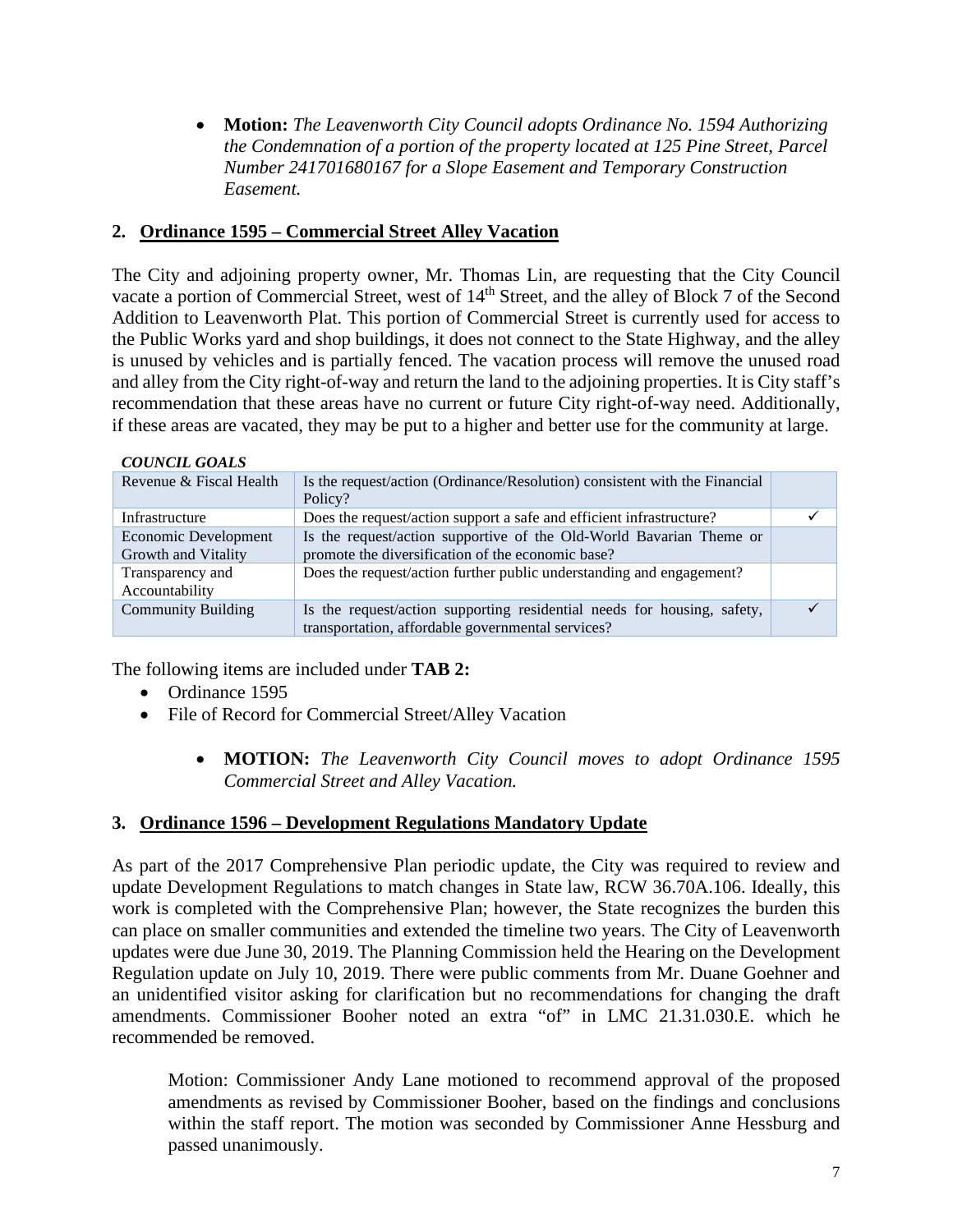City Staff is recommending that the Development Code Regulations be updated as forwarded from the Planning Commission.

#### *COUNCIL GOALS*

| Revenue & Fiscal Health                     | Is the request/action (Ordinance/Resolution) consistent with the Financial<br>Policy?                                        |  |
|---------------------------------------------|------------------------------------------------------------------------------------------------------------------------------|--|
| Infrastructure                              | Does the request/action support a safe and efficient infrastructure?                                                         |  |
| Economic Development<br>Growth and Vitality | Is the request/action supportive of the Old-World Bavarian Theme or<br>promote the diversification of the economic base?     |  |
| Transparency and<br>Accountability          | Does the request/action further public understanding and engagement?                                                         |  |
| <b>Community Building</b>                   | Is the request/action supporting residential needs for housing, safety,<br>transportation, affordable governmental services? |  |

The following items are included under **TAB 3:**

- Ordinance 1596
- Staff Report dated June 21, 2019
	- **MOTION:** *The Leavenworth City Council moves to adopt Ordinance 1596 Development Regulations Mandatory Update.*

## **4. Ordinance 1597 – Critical Areas Mandatory Update**

Similar to the Development Regulation Mandatory Update, the State requires review and update of the Critical Area Regulations to match changes in State law, RCW 36.70A.106. The City of Leavenworth updates were due June 30, 2019. On September 4, 2019, the Planning Commission held a hearing on the mandatory Critical Area amendments after a workshop held on the same night. The workshop had several good discussions with the Planning Commission and attendees. Betsy Steele noted that she had a copy of the missing "Landscape Analysis and Identification of Opportunities to Restore Water Flow Processes prepared by the Department of Ecology." She has provided this document which has been forwarded to the Department of Ecology (DOE). For the public hearing, there was one public comment from Ms. Betsy Steele noting concerns with retaining the option for de minimis impacts to critical areas, changes to aquifer, and wetland mapping.

Motion: Commissioner Andy Lane motioned to recommend approval of the critical area update amendments, with the revisions discussed tonight and reviewing Table 16.08.440.1 [Riparian Habitat Evaluation Area Widths] with the agencies [Department of Fish and Wildlife and Department of Ecology] to streamline before it goes to Council; and, with that recommendation including the Staff Report findings of facts and conclusions of law. The motion was seconded by Commissioner Hessburg and passed unanimously.

## **For City Council Review**

The Planning Commission recommended changes have been included in the attached redline draft along with the following changes:

1. Two suggested changes from the Department of Ecology, via a phone call on September 10, 2019 – (1) to the definition of a qualified wetland professional and (2)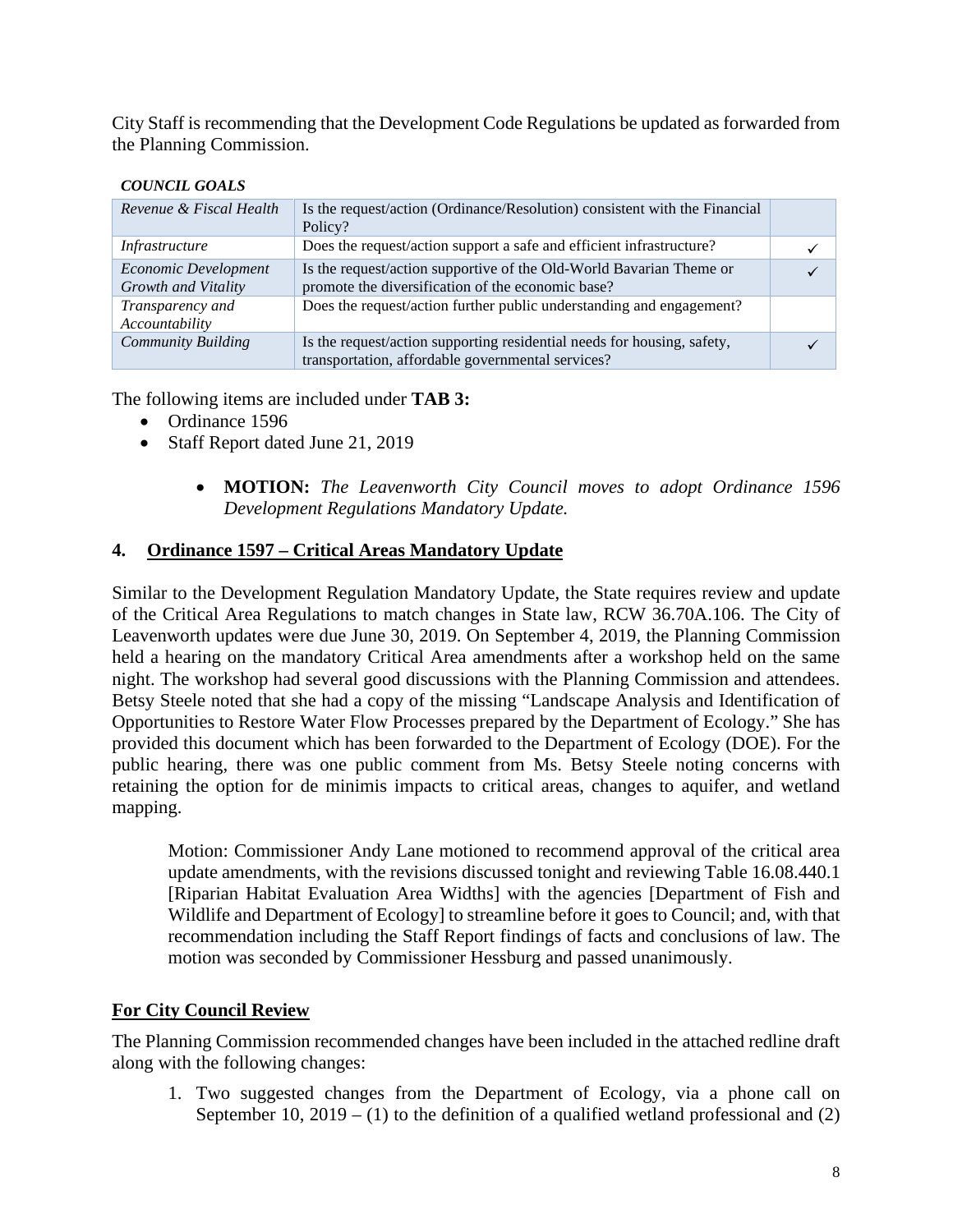to the referencing of wetland delineation manuals (changing the reference to Federal manual rather than State) to match changes in the WAC.

- 2. Retaining the Landscape Analysis and Identification of Opportunities to Restore Water Flow Processes language noted in Section 16.08.210(F), 16.08.330(A) and 16.08.530  $(B)(1)$ .
- 3. Changes recommended by Department of Fish and Wildlife (DFW), via email September 17, 2019 have been made and noted in the redline attachment, excluding the following requests:
	- a. The request to add a statement about "compliance with other Federal, State and local regulations" was not forwarded by the Planning Commission, as compliance is required and stating so seemed redundant.
	- b. De minimis impacts as noted in the redline, both DOE and DFW request that this be removed. The Planning Commission recommended retaining. It is defined as "small or minuscule impact that is demonstrated to be nonharmful to the environment."
	- c. Request to use "potential tree height" to determine riparian management zones [buffers]. The new Riparian Management Guidelines Volume 2 is still in draft; however, DFW is recommending to size stream buffers based on site potential tree height (SPTH). Staff has reached out to DFW to determine if there is existing data that would provide the City the buffer widths. As of the drafting of this, that data has not been provided. In talking with DFW, they have not seen "mass wasting" associated with stream buffers and are okay with the revised evaluation buffers. Staff recommends that future updates review the new SPTH science.
- 4. The Planning Commission recommendation included retaining the "Landscape Analysis and Identification of Opportunities to Restore Water Flow Processes," if it was located. However, after this document was reviewed, it appears to be an informal undated document which was not completed by a qualified Hydrogeologist or Professional Engineer, as required by Code. Staff has reached out via email to Matt Karrer, the Hydrologist who provided input to the document with no response. Based on what we have, it would appear that the document would be difficult to legally defend. For these reasons staff is not recommending retaining the referenced document in the critical area codes. However, if the City Council is interested in re-examining the report findings, conclusions, or suggestions found within the document, it may be appropriate to consider a new study or expansion of the 2016 Regional Stormwater/Wetland Plan.

All changes noted above are attached in the Planning Commission recommended document and ordinance.

| Revenue & Fiscal Health                     | Is the request/action (Ordinance/Resolution) consistent with the Financial<br>Policy?                                    |  |
|---------------------------------------------|--------------------------------------------------------------------------------------------------------------------------|--|
| Infrastructure                              | Does the request/action support a safe and efficient infrastructure?                                                     |  |
| Economic Development<br>Growth and Vitality | Is the request/action supportive of the Old-World Bavarian Theme or<br>promote the diversification of the economic base? |  |
| Transparency and<br>Accountability          | Does the request/action further public understanding and engagement?                                                     |  |

### *COUNCIL GOALS*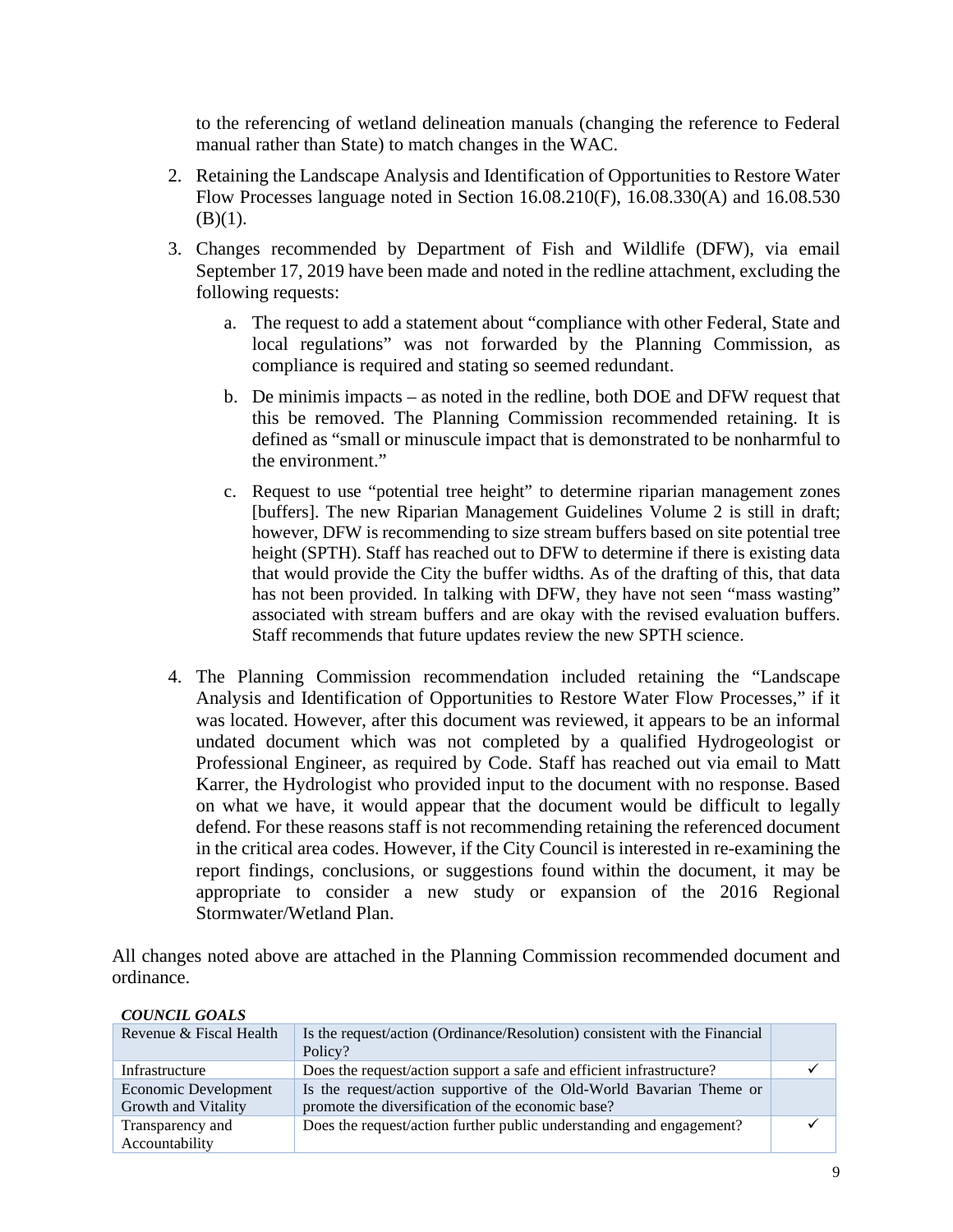| <b>Community Building</b> | Is the request/action supporting residential needs for housing, safety, |  |
|---------------------------|-------------------------------------------------------------------------|--|
|                           | transportation, affordable governmental services?                       |  |

The following items are included under **TAB 4**:

- Ordinance 1597
- Planning Commission recommendation and Department of Ecology and Department of Fish and Wildlife recommendations, as noted above
- Attachment B (moved definitions)
- Email from Department of Fish and Wildlife
- Materials provided by Betsy Steele
- Staff Report dated August 22, 2019
	- **MOTION:** *The Leavenworth City Council moves to adopt Ordinance 1597 Critical Areas Mandatory Update.*

## **5. Resolution 13-2019 – House Bill 1406 Affordable Housing – Local Sales and Use Tax**

The State approved a local revenue sharing program that returns a portion of existing sales and use tax to communities for affordable housing investments. The Housing Committee recommendation to participate was reviewed at the City Council Study Session in August.

This new revenue source would be provided to the City at two levels:

- 1. Full funding of 0.0146% of local sales and use tax, if the City had a qualifying local tax. The City does not currently have a qualifying local tax.
- 2. Half funding of 0.0073% of local sales and use tax, if both the City and Chelan County adopt resolutions of intent before January 31, 2020.
	- a. The County has indicated that they are interested in participating by passing the resolution of intent.

Any funds received pursuant to HB 1406 are required to be spent on housing projects that serve those at or below 60% of the Average Median Income (AMI); acquiring, rehabilitating, or constructing affordable housing (State definition); or, funding operations and maintenance costs of new affordable or supportive housing.

The Housing Authority of Chelan County and Upper Valley MEND have provided letters supporting implementation of HB 1406.

| Revenue & Fiscal Health                     | Is the request/action (Ordinance/Resolution) consistent with the Financial<br>Policy?                                        |  |
|---------------------------------------------|------------------------------------------------------------------------------------------------------------------------------|--|
| Infrastructure                              | Does the request/action support a safe and efficient infrastructure?                                                         |  |
| Economic Development<br>Growth and Vitality | Is the request/action supportive of the Old-World Bavarian Theme or<br>promote the diversification of the economic base?     |  |
| Transparency and<br>Accountability          | Does the request/action further public understanding and engagement?                                                         |  |
| <b>Community Building</b>                   | Is the request/action supporting residential needs for housing, safety,<br>transportation, affordable governmental services? |  |

### *COUNCIL GOALS*

The following items are included under **TAB 5:**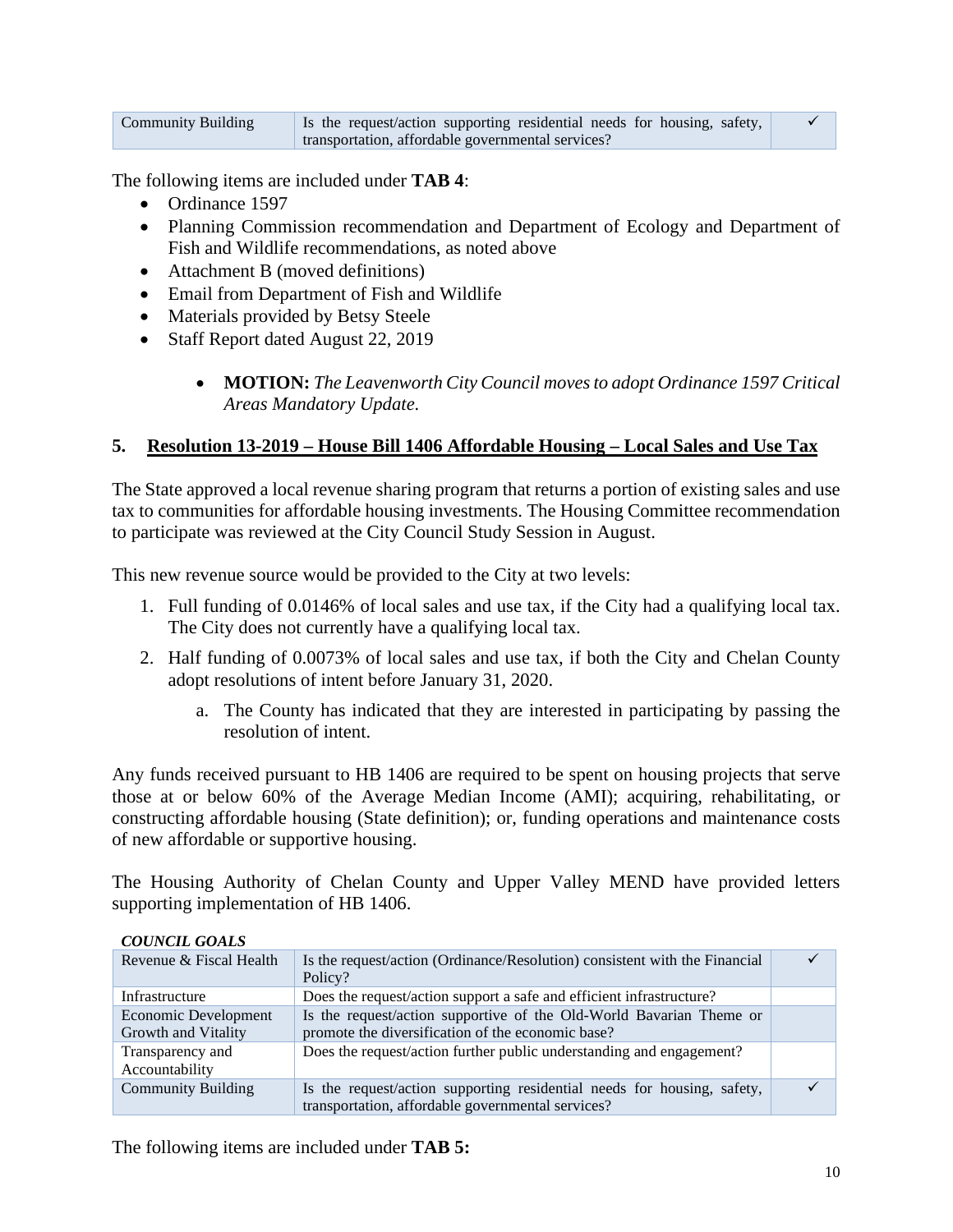- Resolution 13-2019
- Letters of Support Chelan-Douglas Housing Authority and MEND
- Letter to Chelan County Commissioners
	- **MOTION:** *The Leavenworth City Council moves to approve Resolution 13-2019 implementing House Bill 1406 for affordable housing local sales and use tax option.*

## **6. Approve Festhalle Flooring**

The City Council is being asked to review and consider for approval the contracting with Built Right contractors and the expenditure of funds for the resurfacing of the Festhalle main floor. The total cost of the project is Thirty-Seven Thousand, Eight Hundred and Thirty-One dollars and sixty cents (\$37,831.60) including all applicable Washington State Sales Tax. The total Contract Sum includes all expenses and costs incurred in planning. The project costs include the honing and polishing of the concrete floor area and the application of Prosco LS Guard (sealer).

Written bids were received from three contractors. The Festhalle Oversight Committee reviewed the bids at their September 9, 2019 meeting and have recommended awarding the contract to Built Right. Bidders were asked to provide their recommendation, process, and cost for removing the existing finish from the concrete floor area and provide a recommendation on a new floor finish. The Built Right proposal was recommended based on the process, product, and future maintenance costs. If approved, the project is anticipated to be scheduled in February/March of 2020. Approval is needed at this time to lock in the scheduling of the contractor with the scheduled use of the Festhalle. The current floor coating on the Festhalle was completed in 2007. This project was identified by the Festhalle Manager, Mr. Josh Flickner and the Festhalle Oversight Committee as a needed maintenance project to assist in the ongoing cleaning and care of the Festhalle and appearance of the Festhalle. Funding for the project is available in the Festhalle Budget Reserves. The City Council may also provide partial funding using Lodging Tax Funds.

#### *COUNCIL GOALS*

| Revenue & Fiscal Health                     | Is the request/action (Ordinance/Resolution) consistent with the Financial<br>Policy?                                        |  |
|---------------------------------------------|------------------------------------------------------------------------------------------------------------------------------|--|
| Infrastructure                              | Does the request/action support a safe and efficient infrastructure?                                                         |  |
| Economic Development<br>Growth and Vitality | Is the request/action supportive of the Old-World Bavarian Theme or<br>promote the diversification of the economic base?     |  |
| Transparency and<br>Accountability          | Does the request/action further public understanding and engagement?                                                         |  |
| <b>Community Building</b>                   | Is the request/action supporting residential needs for housing, safety,<br>transportation, affordable governmental services? |  |

The following items are included under **TAB 6:**

- Built Right Proposal 09/09/2019
- Summary of Floor Improvement Bids
	- **MOTION:** *The Leavenworth City Council moves to moves to award the Festhalle Floor Coating bid to Built Right for a cost of completion of \$37,831.60 and authorizes the Mayor to sign the Small Public Works Contract pending review by the City Attorney.*